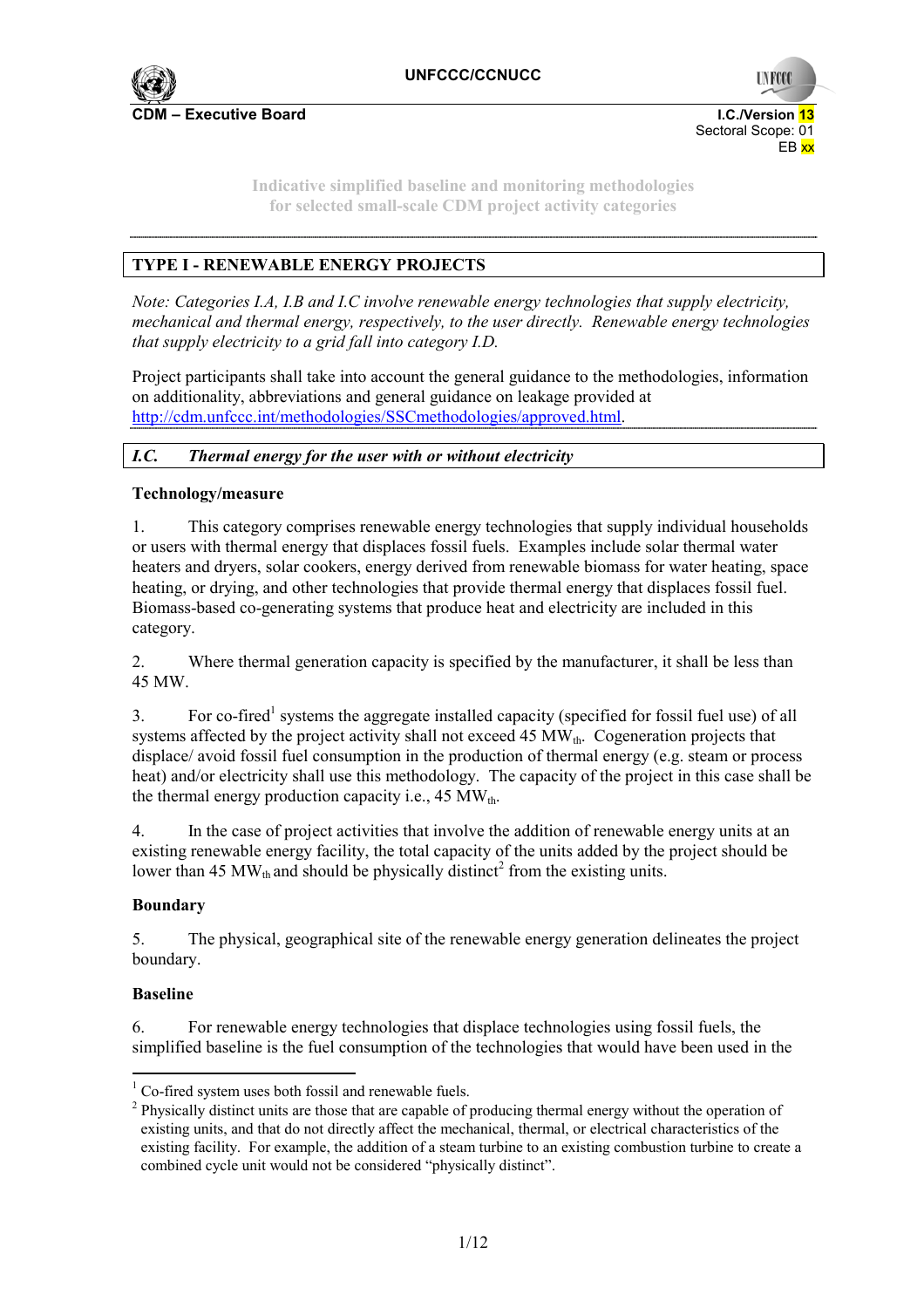

> **Indicative simplified baseline and monitoring methodologies for selected small-scale CDM project activity categories**

*I.C. Thermal energy for the user with or without electricity (cont)* 

absence of the project activity times an emission coefficient for the fossil fuel displaced. IPCC default values for emission coefficients may be used.

7. Cogeneration projects shall use one of the five following options for baseline emission calculations depending on the technology that would have been used to produce the thermal energy and electricity in the absence of the project activity:

- (a) Electricity is **imported** supplied from the grid and steam/heat is produced using fossil fuel;
- (b) Electricity is produced in an onsite captive power plant (with a possibility of export to the grid) and steam/heat is produced using fossil fuel;
- (c)  $\blacksquare$  A combination of (a) and (b);
- (d) Electricity and steam/heat are produced in a cogeneration unit, using fossil fuel.
- (e) Electricity is imported from the grid and/or produced in an on-site captive power plant (with a possibility of export to the grid); steam/heat is produced from renewable biomass<sup>3</sup>.

8. Baseline emissions for electricity produced in captive plants shall be calculated as the amount of electricity produced with the renewable energy technology (GWh) multiplied by the  $CO<sub>2</sub>$  emission factor per unit of energy of the fuel that would have been used in the baseline plant in (tCO2 / TJ) divided by the efficiency of the captive plant.

9. Baseline emissions for electricity **imported supplied** from the grid shall be calculated as the amount of electricity produced with the renewable energy technology (GWh) multiplied by the CO2 emission factor of that grid. The emission factor for grid electricity shall be calculated as per the procedures detailed in AMS I.D.

10. For steam/heat produced using fossil fuels the baseline emissions are calculated as follows:

 $BE_v = HG_v * EF_{CO2}/\eta_{th}$  (1)

Where:

- $BE<sub>v</sub>$  the baseline emissions from steam/heat displaced by the project activity during the year y in  $tCO<sub>2</sub>e$ .
- $HG<sub>v</sub>$  the net quantity of steam/heat supplied by the project activity during the year y in TJ.

 $EF<sub>CO2</sub>$  the CO<sub>2</sub> emission factor per unit of energy of the fuel that would have been used in the baseline plant in (tCO<sub>2</sub> / TJ), obtained from reliable local or national data if available, otherwise, IPCC default emission factors are used.

<sup>&</sup>lt;sup>3</sup> Baseline biomass consumption may include a small amount of complementary fossil fuel as under this scenario, no emission reduction can accrue on account of heat generation.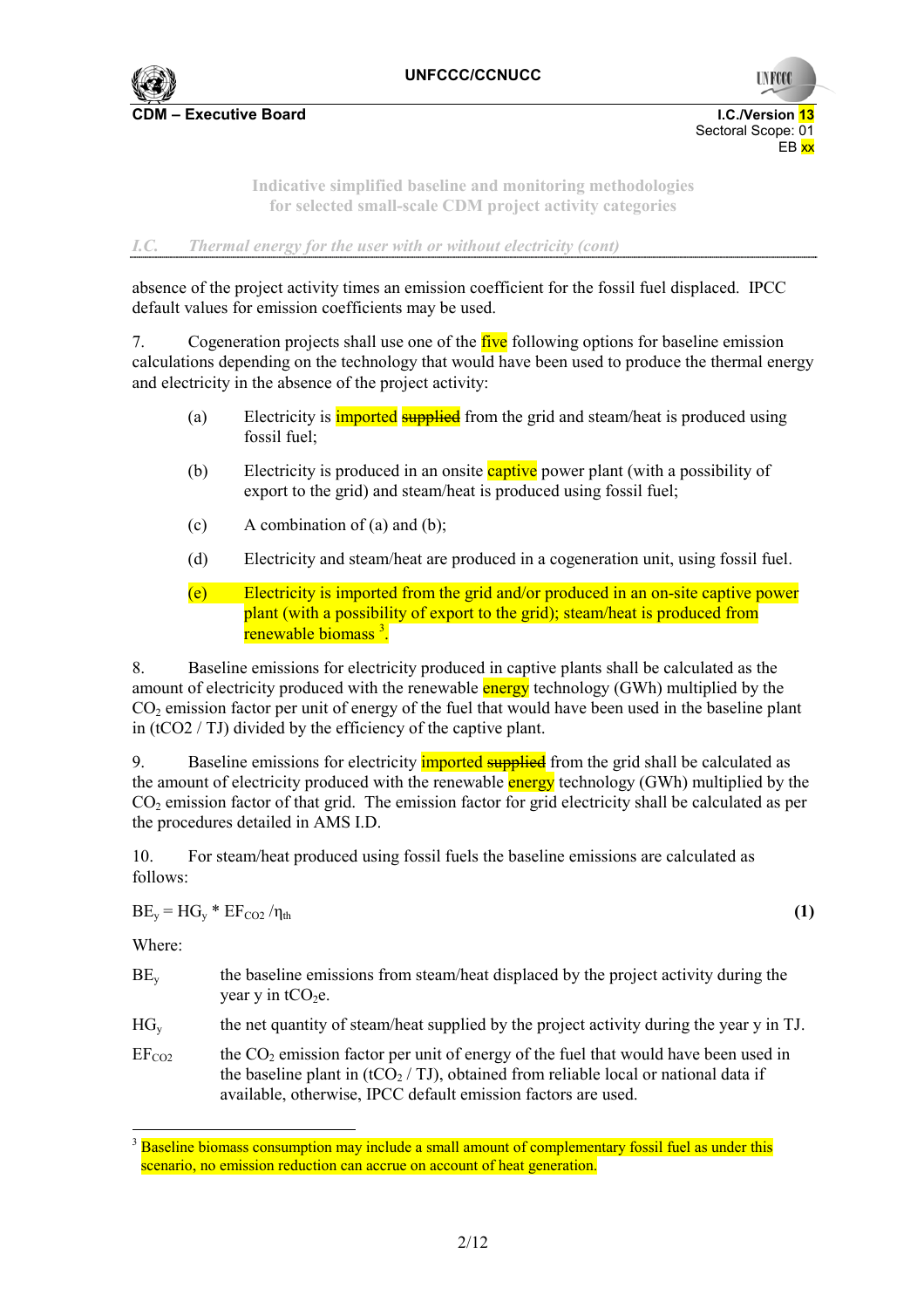

**UNFCC** 

**Indicative simplified baseline and monitoring methodologies for selected small-scale CDM project activity categories** 

### *I.C. Thermal energy for the user with or without electricity (cont)*

 $\eta_{th}$  the efficiency of the plant using fossil fuel that would have been used in the absence of the project activity.

11. For cases  $\frac{8}{2}$  (a), (b) and (c) baseline emissions must be calculated as the sum of emissions from the production of electricity and emissions from the production of steam/heat. For the case (c) the amount of electricity that would have been produced in the onsite power plant and the electricity that would have been exported or imported from the grid should be determined considering most recent historical records (average of the data from a minimum of three most recent years excluding abnormal years is required).

The emission factor for the displacement of electricity should reflect the emissions intensity of the captive power plant and the grid. If annual electricity produced in the project activity is less than or equal to the sum of captive generation and net grid import  $\frac{4}{3}$  (average of most recent three years data), the emission factor shall be calculated as the weighted average of captive electricity generation and the net grid electricity import<sup>5</sup>. If annual electricity produced in the project activity is greater than the sum of captive generation and net grid import (average of most recent three years data), lower of the two i.e., emission factor of the grid or the emission factor of the captive plant shall be used for the incremental generation (i.e., the difference between the electricity generation in the project activity and the sum of captive generation and net grid import).

12. For electricity and steam produced in a cogeneration unit, using fossil fuel  $(case 7 (d))$ , the following formula shall be used:

$$
BE_y = (HG_y + EG_y^* 3.6)^* EF_{CO2}/\eta_{cogen}
$$
 (2)

Where:

| $BE_v$                | the baseline emissions from electricity and steam displaced by the project activity<br>during the year y in $tCO2e$ .                                                                                                                                                                                                          |
|-----------------------|--------------------------------------------------------------------------------------------------------------------------------------------------------------------------------------------------------------------------------------------------------------------------------------------------------------------------------|
| EG <sub>v</sub>       | the amount of electricity supplied by the project activity during the year y in GWh                                                                                                                                                                                                                                            |
| 3.6                   | conversion factor, expressed as TJ/GWh.                                                                                                                                                                                                                                                                                        |
| $HG_v$                | the net quantity of steam/heat supplied by the project activity during the year y in<br>TJ.                                                                                                                                                                                                                                    |
| EF <sub>CO2</sub>     | the $CO2$ emission factor per unit of energy of the fuel that would have been used in<br>the baseline cogeneration plant in $(tCO_2/TJ)$ obtained from reliable local or<br>national data if available, otherwise IPCC default emission factors are used.                                                                      |
| $\eta_{\text{cogen}}$ | the total efficiency (thermal and electrical both included) of the cogeneration plant<br>using fossil fuel that would have been used in the absence of the project activity.<br>Efficiency should be calculated as total energy produced (electricity and<br>steam/heat extracted) divided by thermal energy of the fuel used. |

<sup>&</sup>lt;sup>4</sup> Difference of total electricity imported from the grid and total electricity exported to the grid.

<sup>&</sup>lt;sup>5</sup> For example in the baseline if 80% of annual electricity requirement was met by grid import and rest by captive generation, the weighted average emission factor (EF) would be 0.8  $EF_{grid}$ + 0.2  $EF_{control}$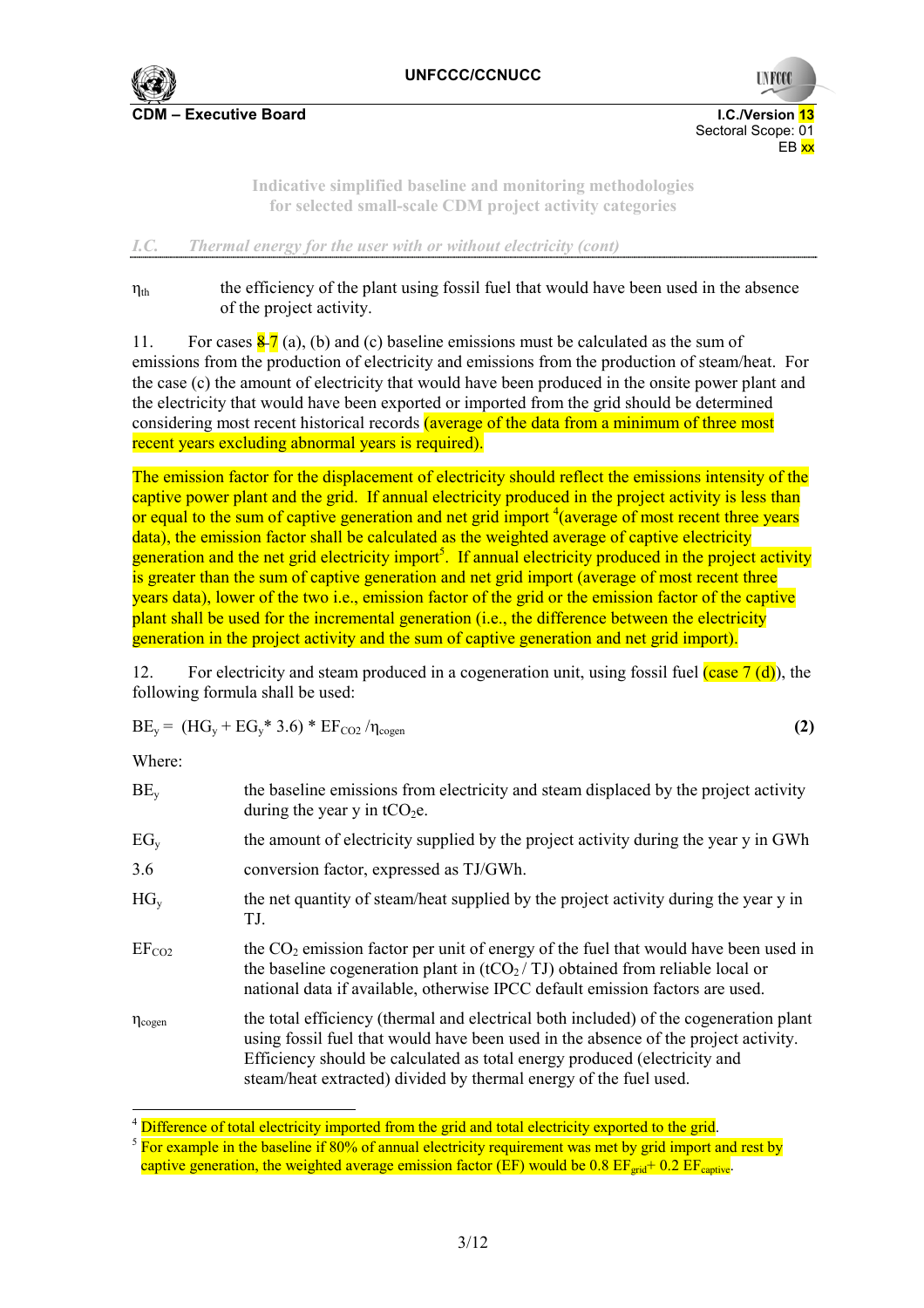

**UNFCO** 

**Indicative simplified baseline and monitoring methodologies for selected small-scale CDM project activity categories** 

*I.C. Thermal energy for the user with or without electricity (cont)* 

13. Efficiency of the baseline units shall be determined by adopting one of the following criteria:

- (a) Highest measured efficiency of a unit with similar specifications,
- (b) Highest of the efficiency values provided by two or more manufacturers for units with similar specifications,
- (c) Maximum efficiency of 100%.

14. For case 7 (e), baseline emissions from the production of electricity shall be calculated as per paragraph 11. Emission reductions from heat generation are not eligible.

15. In the case of project activities that involves the addition of renewable energy units at an existing renewable energy production facility, where the existing and new units share the use of common and limited renewable resources (e.g. biomass residues), the potential for the project activity to reduce the amount of renewable resource available to, and thus thermal energy production by, existing units must be considered in the determination of baseline emissions, project emissions, and/or leakage, as relevant.

For project activities that involve the addition of new energy production units (e.g., turbines) at an existing facility, the increase in energy production associated with the project ( $EG<sub>v</sub>$ ) in MWh/ year) should be calculated as follows:

 $EG_v = TE_v - WTE_v$  (3)

Where:

| $TE_{v}$                                         | the total thermal energy produced in year y by all units, existing and new project<br>units                                                                                        |     |
|--------------------------------------------------|------------------------------------------------------------------------------------------------------------------------------------------------------------------------------------|-----|
| $WTE_v$                                          | the estimated thermal energy that would have been produced by existing units<br>(installed before the project activity) in year y in the absence of the project<br>activity, where |     |
| $WTE_v = MAX(WTE_{actual,v}, WTE_{estimated,v})$ |                                                                                                                                                                                    | (4) |
| Where:                                           |                                                                                                                                                                                    |     |
| $WTE_{\text{actual},y}$                          | the actual, measured thermal energy production of the existing units in year y                                                                                                     |     |

WTE<sub>estimated v</sub> the estimated thermal energy that would have been produced by the existing units under the observed availability of the renewable resource for year y;

If the existing units shut down, are derated, or otherwise become limited in production, the project activity should not get credit for generating thermal energy from the same renewable resources that would have otherwise been used by the existing units (or their replacements). Therefore, the equation for WTE still holds, and the value for WTE<sub>estimated,y</sub> should continue to be estimated assuming the capacity and operating parameters same as that at the time of the start of the project activity.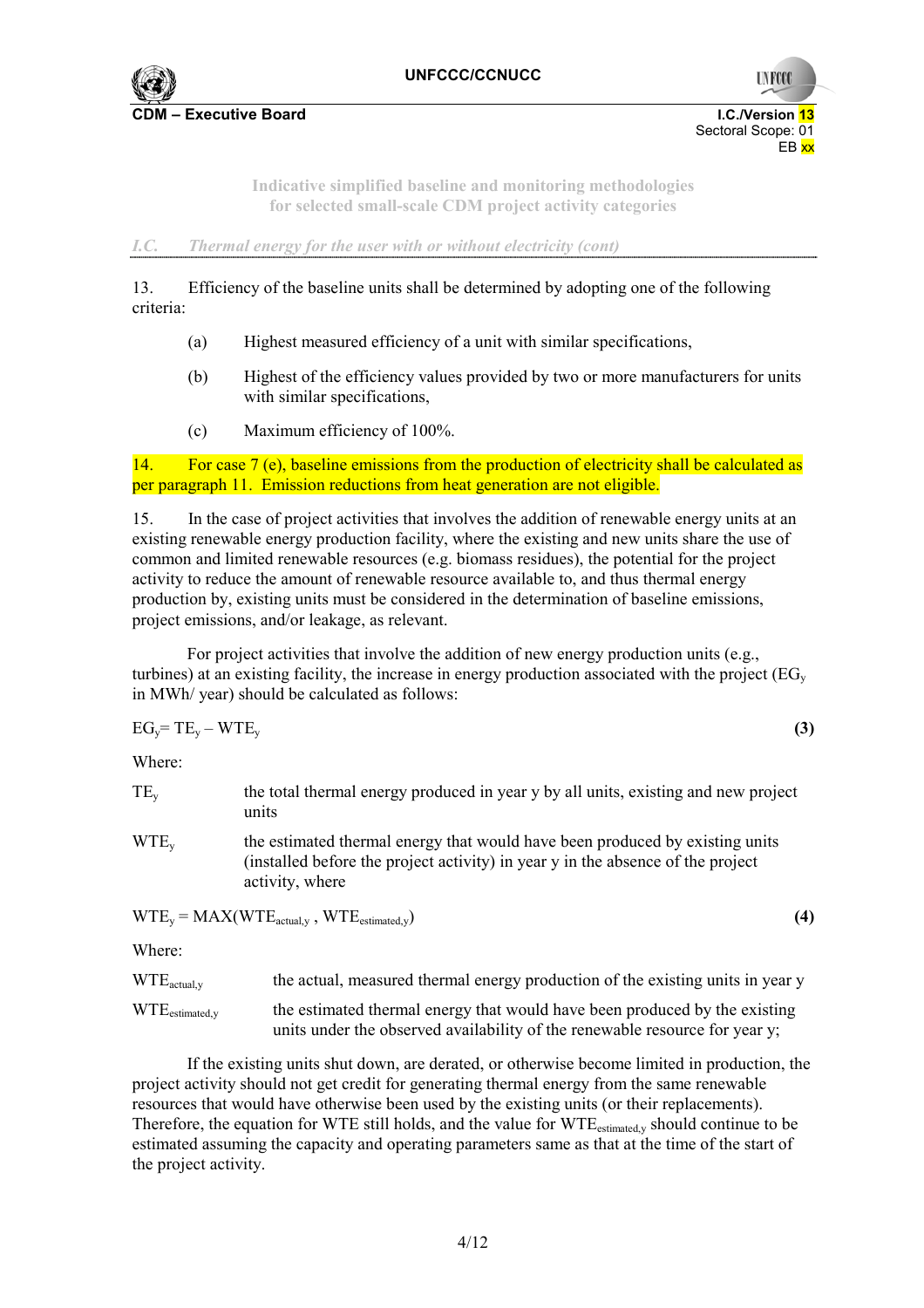

> **Indicative simplified baseline and monitoring methodologies for selected small-scale CDM project activity categories**

*I.C. Thermal energy for the user with or without electricity (cont)* 

If the existing units are subject to modifications or retrofits that increase production, then WTEy can be estimated using the procedures described for EGbaseline below.

16. For project activities that seek to retrofit or modify an existing facility for renewable energy generation the baseline scenario is the following:

In the absence of the CDM project activity, the existing facility would continue to provide thermal energy ( $EG<sub>baseline</sub>$ ) at historical average levels ( $EG<sub>bistorical</sub>$ ), until the time at which the thermal energy facility would be likely to be replaced or retrofitted in the absence of the CDM project activity (DATE<sub>BaselineRetrofit</sub>). From that point of time onwards, the baseline scenario is assumed to correspond to the project activity, and baseline thermal energy production  $(\text{EG}_{\text{baseline}})$  is assumed to equal project thermal energy production ( $EG<sub>v</sub>$ , in MWh/year), and no emission reductions are assumed to occur.

# $EG_{baseline} = MAX(EG_{historical}, EG_{estimated,y})$  until  $DATE_{BaselineRetrofit}$

# $EG_{\text{baseline}} = EG_{\text{v}}$  on/after  $\text{DATE}_{\text{BaselineRetrofit}}$

Baseline emissions ( $BE_v$  in tCO<sub>2</sub> e) then correspond to the difference of the thermal energy supplied by the project activity minus the baseline thermal energy supplied in the case of modified or retrofit facilities (EG<sub>baseline</sub>). EGhistorical is the average of historical thermal energy delivered by the existing facility, spanning all data from the most recent available year (or month, week or other time period) to the time at which the facility was constructed, retrofitted or modified in a manner that significantly affected output (i.e., by 5% or more). A minimum of 3 years (excluding abnormal years) of historical production data is required. In the case that 3 years of historical data are not available - e.g., due to recent retrofits or exceptional circumstances, a new methodology or methodology revision must be proposed.  $EG_{estimated,v}$  is the estimated thermal energy that would have been produced by the existing units under the observed availability of renewable resource for year y.

In order to estimate the point in time when the existing equipment would need to be replaced in the absence of the project activity (DATE<sub>BaselineRetrofit</sub>), project participants may take the following approaches into account:

- (a) The typical average technical lifetime of the equipment type may be determined and documented, taking into account common practices in the sector and country, e.g. based on industry surveys, statistics, technical literature, etc.
- (b) The common practices of the responsible company regarding replacement schedules may be evaluated and documented, e.g. based on historical replacement records for similar equipment.
- (c) The point in time when the existing equipment would need to be replaced in the absence of the project activity should be chosen in a conservative manner, i.e., if a range is identified, the earliest date should be chosen.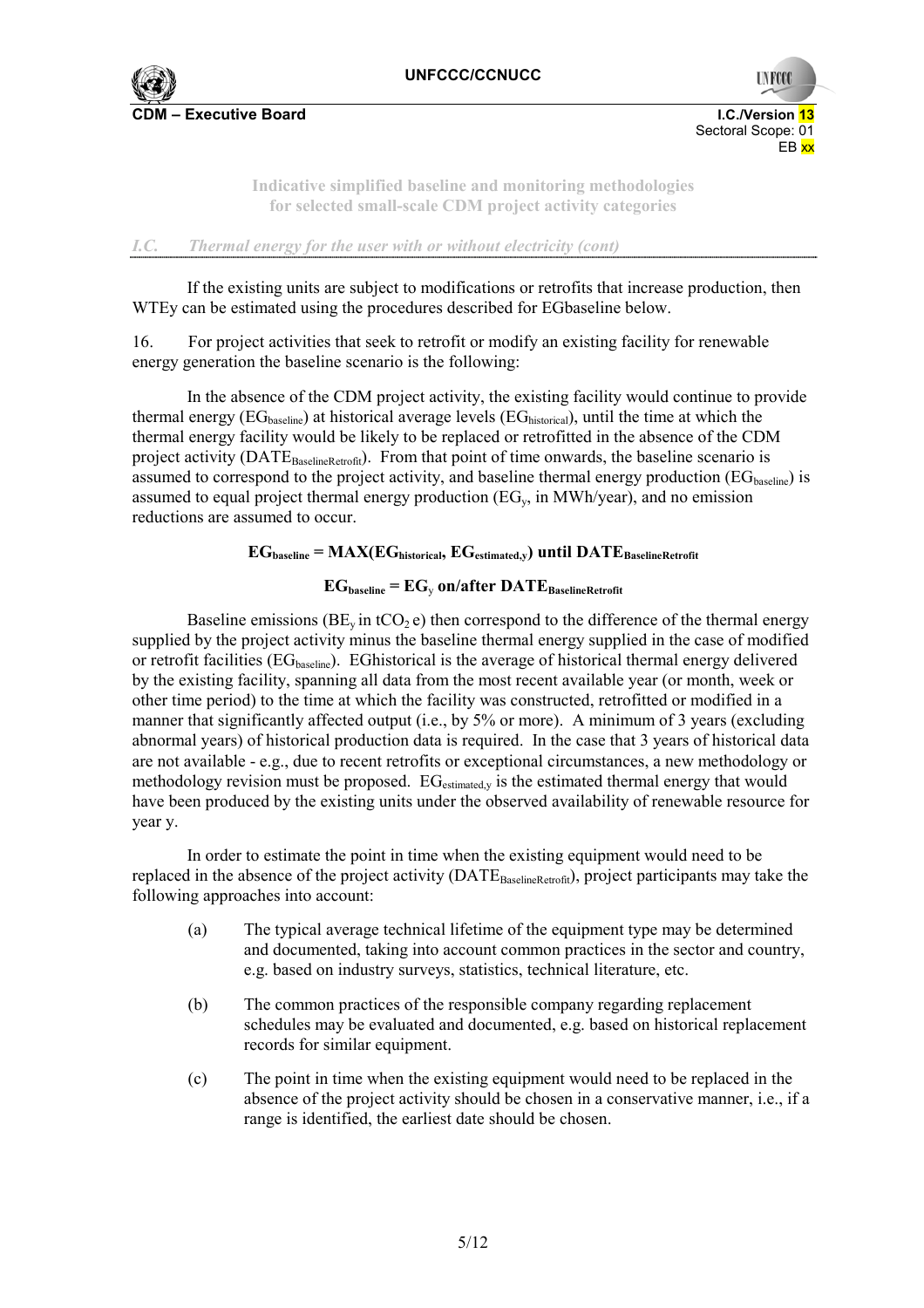

> **Indicative simplified baseline and monitoring methodologies for selected small-scale CDM project activity categories**

*I.C. Thermal energy for the user with or without electricity (cont)* 

## **Leakage**

17. If the energy generating equipment is transferred from another activity or if the existing equipment is transferred to another activity, leakage is to be considered.

### **Monitoring**

- 18. Monitoring shall consist of:
	- (a) Metering the energy produced by a sample of the systems where the simplified baseline is based on the energy produced multiplied by an emission coefficient.

OR

(b) Metering the thermal and electrical energy generated for co-generation projects.

OR

- (c) If the emissions reduction per system is less than 5 tonnes of  $CO<sub>2</sub>e$  a year:
	- (i) Recording annually the number of systems operating (evidence of continuing operation, such as on-going rental/lease payments could be a substitute); and
	- (ii) Estimating the annual hours of operation of an average system, if necessary using survey methods. Annual hours of operation can be estimated from total output (e.g. tonnes of grain dried) and output per hour if an accurate value of output per hour is available.

19. For projects where only biomass or biomass and fossil fuel are used the amount of biomass and fossil fuel input shall be monitored.

20. For projects consuming biomass a specific fuel consumption  $6$  of each type of fuel (biomass or fossil) to be used should be specified *ex ante*. The consumption of each type of fuel shall be monitored.

21. If fossil fuel is used, the thermal energy or the electricity generation metered should be adjusted to deduct thermal energy or electricity generation from fossil fuels using the specific fuel consumption and the quantity of fossil fuel consumed.

22. If more than one type of biomass fuel is consumed, each shall be monitored separately.

23. The amount of thermal energy or electricity generated using biomass fuels calculated as per paragraph 21 shall be compared with the amount of thermal energy or electricity generated calculated using specific fuel consumption and amount of each type of biomass fuel used. The lower of the two values should be used to calculate emission reductions.

 $6$  Specific fuel consumption is the fuel consumption per unit of thermal energy or electricity generated (e.g. tonnes of bagasse per MWh).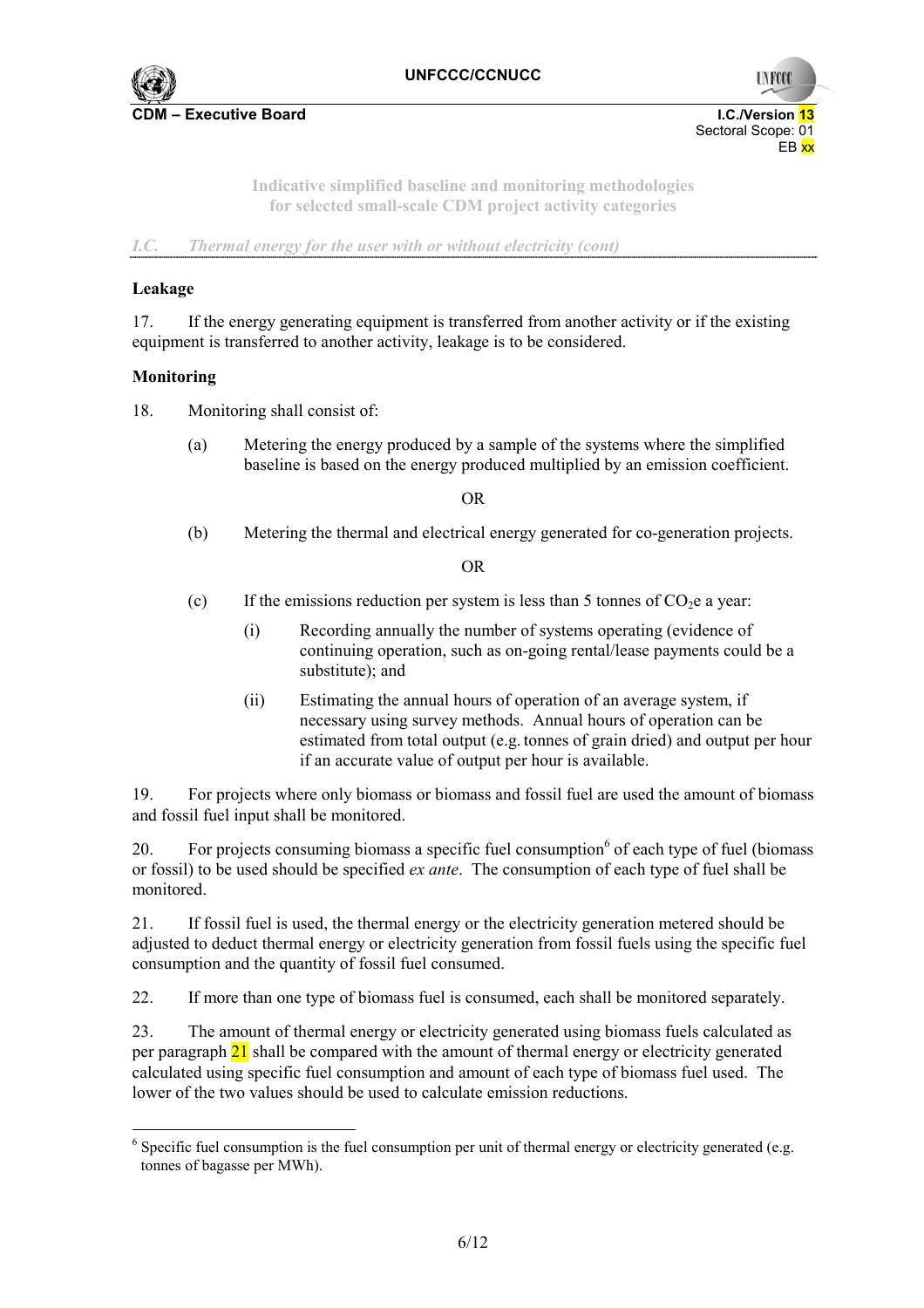

**UNFCO** 

**Indicative simplified baseline and monitoring methodologies for selected small-scale CDM project activity categories** 

*I.C. Thermal energy for the user with or without electricity (cont)* 

### **Project activity under a programme of activities**

The following conditions apply for use of this methodology in a project activity under a programme of activities:

- (a) In the specific case of biomass project activities the applicability of the methodology is limited to either project activities that use biomass residues only or biomass from dedicated plantations complying with the applicability conditions of AM0042 as in annex 1 of this document.
- (b) In the specific case of biomass project activities the determination of leakage shall be done following the general guidance for leakage in small-scale biomass project activities (attachment C of appendix B) or following the prescriptions included in the leakage section of AM0042 as in annex 1 of this document.
- (c) In case the project activity involves the replacement of equipment, and the leakage effect of the use of the replaced equipment in another activity is neglected, because the replaced equipment is scrapped, an independent monitoring of scrapping of replaced equipment needs to be implemented. The monitoring should include a check if the number of project activity equipment distributed by the project and the number of scrapped equipment correspond with each other. For this purpose scrapped equipment should be stored until such correspondence has been checked. The scrapping of replaced equipment should be documented and independently verified.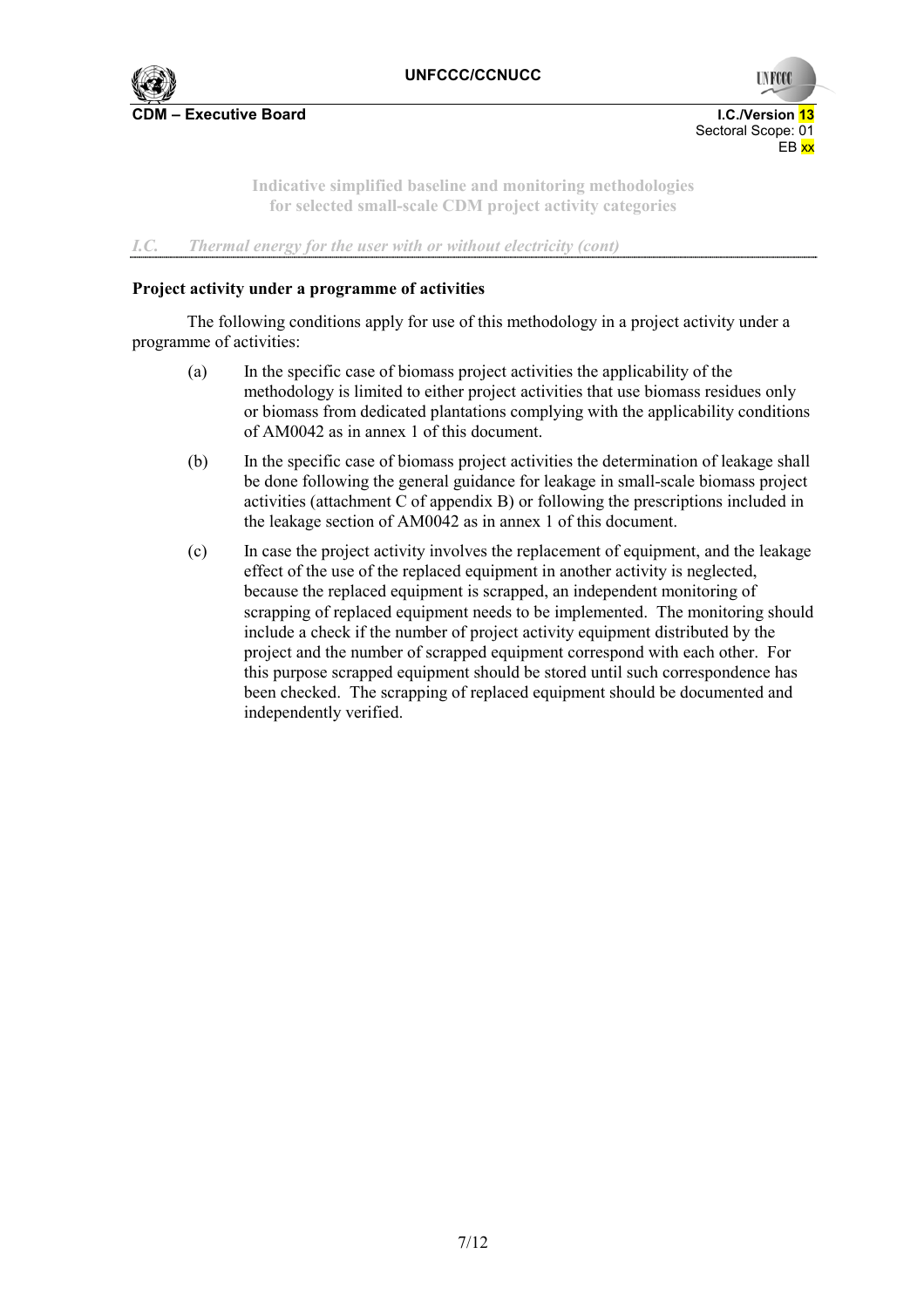

**UNFCC** 

**Indicative simplified baseline and monitoring methodologies for selected small-scale CDM project activity categories** 

*I.C. Thermal energy for the user with or without electricity (cont)* 

#### **Annex 1**

## (APPLICABILITY CONDITIONS AND GUIDANCE ON LEAKAGE BELOW CONCERNS PROJECT ACTIVITY UNDER A PROGRAMME OF ACTIVITIES)

### **Applicability**

- 1. The methodology is applicable under the following conditions:
	- The project activity involves the installation of a new  $\frac{grid\text{-}connected\cdot power}{grid\cdot qower}$  plant that is mainly fired with renewable biomass from a dedicated plantation (fossil fuels or other types of biomass may be co-fired);
	- Prior to the implementation of the project activity, no **power steam/heat** was generated at the project site (i.e., the project plant does not substitute or amend any existing power **generation** at the project site);
	- The geographic and system boundaries for the relevant electricity grid can be clearly identified and information on the characteristics of the grid is available;
	- Biomass used by the project facility is not stored for more than one year;
	- The dedicated plantation must be newly established as part of the project activity for the purpose of supplying biomass exclusively to the project.
	- The biomass from the plantation is not chemically processed (e.g. esterification to produce biodiesel, production of alcohols from biomass, etc) prior to combustion in the project plant but it may be processed mechanically or be dried;
	- The site preparation does not cause longer-term net emissions from soil carbon. Carbon stocks in soil organic matter, litter and deadwood can be expected to decrease more due to soil erosion and human intervention or increase less in the absence of the project activity;
	- The land area of the dedicated plantation will be planted by direct planting and/or seeding;
	- After harvest, regeneration will occur either by direct planting or natural sprouting;
	- Grazing will not occur within the plantation;
	- No irrigation is undertaken for the biomass plantations;
	- The land area where the dedicated plantation will be established is, prior to project implementation, severely degraded and in absence of the project activity would have not been used for any other agricultural or forestry activity. The land degradation can be demonstrated using one or more of the following indicators:
		- (a) Vegetation degradation, e.g.,
			- Crown cover of pre-existing trees has decreased in the recent past for reasons other than sustainable harvesting activities;
		- (b) Soil degradation, e.g.,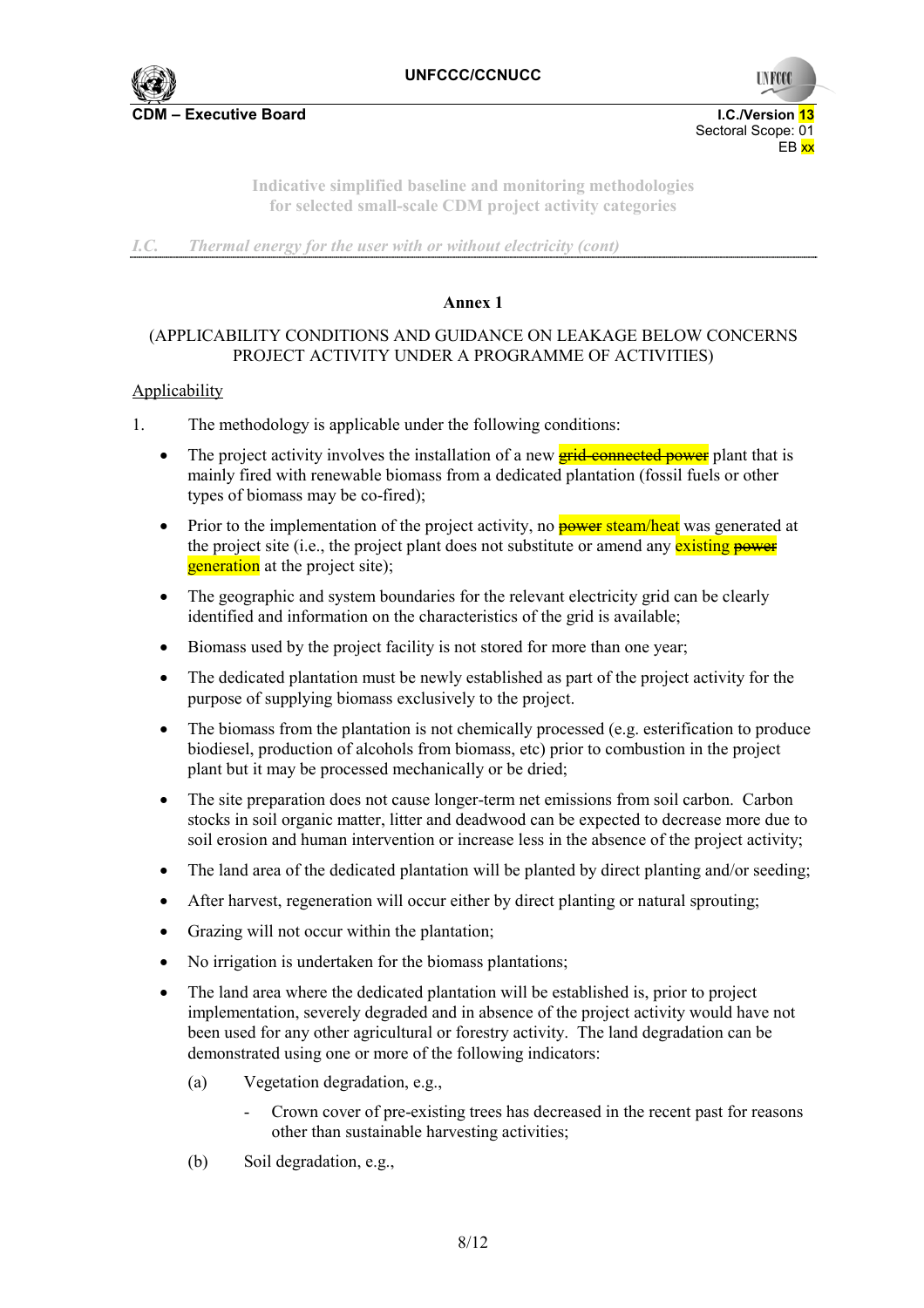

**UNFCC** 

**Indicative simplified baseline and monitoring methodologies for selected small-scale CDM project activity categories** 

*I.C. Thermal energy for the user with or without electricity (cont)* 

- Soil erosion has increased in the recent past;
- Soil organic matter content has decreased in the recent past.
- (c) Anthropogenic influences, e.g.,
	- There is a recent history of loss of soil and vegetation due to anthropogenic actions; and
	- Demonstration that there exist anthropogenic actions/activities that prevent possible occurrence of natural regeneration.

Furthermore, this methodology is only applicable if the most plausible baseline scenarios are:

- For power generation, electricity generated by the project would have been generated by existing and/or new power plants in the grid; and
- For the use of biomass residues, If biomass residues are co-fired in the project plant case B1, B2, B3, B4 and/or B5. If case B5 is the most plausible scenario, the methodology is only applicable if:
	- (a) The plant where the biomass residues would be used as feedstock in the absence of the project activity can be clearly identified throughout the crediting periods; and
	- (b) The fuels used as substitutes for the biomass residues at the plant, referred in (a) above, can be monitored by project participants.

#### Leakage

2. An important potential source of leakage for this project activity is an increase in emissions from fossil fuel combustion or other sources due to diversion of biomass *residues* from other uses to the project plant as a result of the project activity.

If biomass residues are co-fired in the project plant, project participants shall demonstrate that the use of the biomass residues does not result in increased use of fossil fuels or other GHG emissions elsewhere. For this purpose, project participants shall assess as part of the monitoring the supply situation for each type of biomass residue *k* used in the project plant. Table 6 below outlines the options that may be used to demonstrate that the biomass residues used in the plant did not increase fossil fuel consumption or other GHG emissions elsewhere.

Which approach should be used depends on the most plausible baseline scenario for the use of the biomass residues. Where scenarios B1, B2 or B3 apply, use approaches  $L_1$ ,  $L_2$  and/or  $L_3$ . Where scenario B4 applies, use approaches  $L_2$  or  $L_3$ . Where scenario B5 applies, use approach  $L_4$ .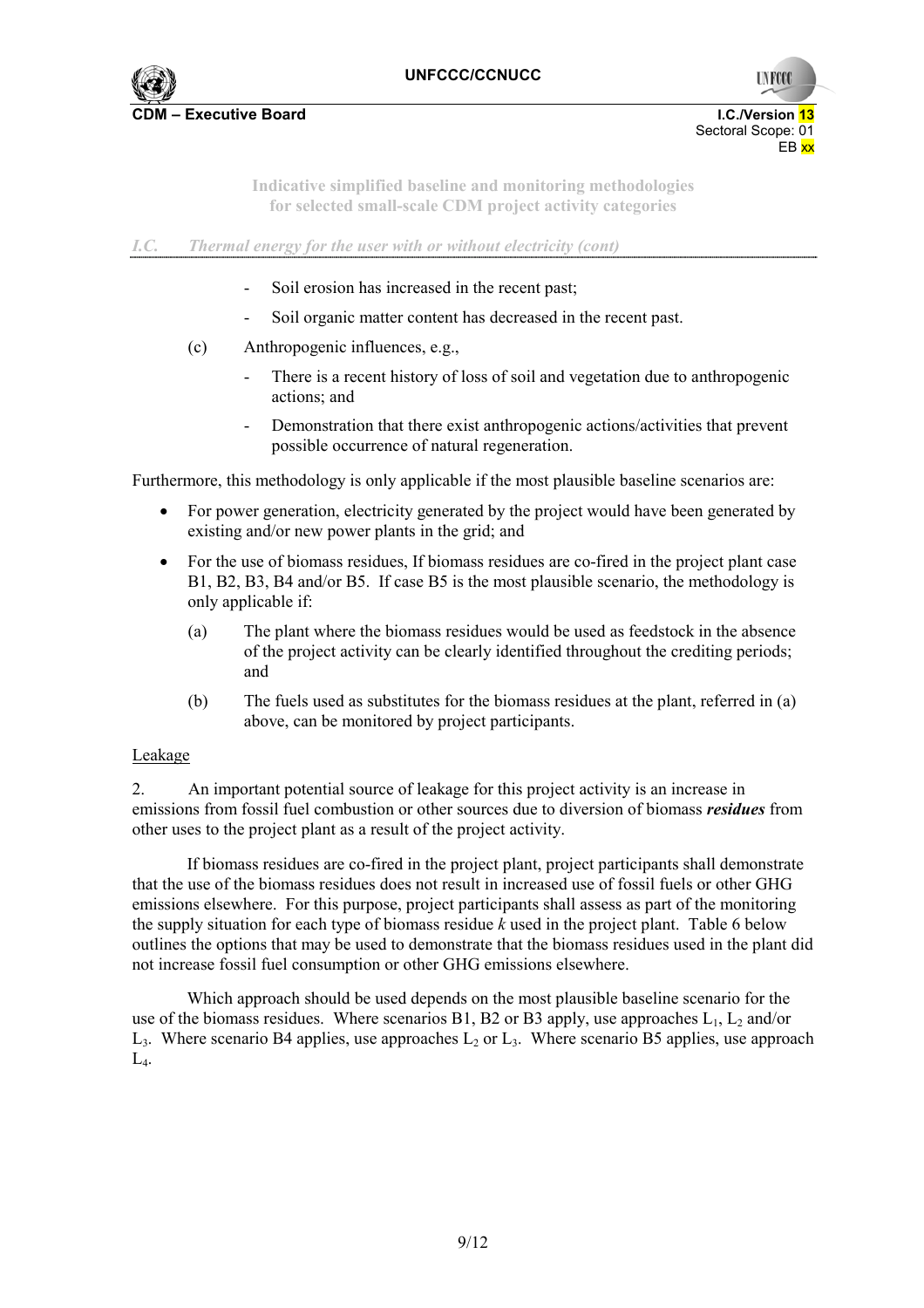

 Sectoral Scope: 01 en de la provincia de la provincia de la provincia de la provincia de la provincia de la provincia de la provi

**UNFCO** 

**Indicative simplified baseline and monitoring methodologies for selected small-scale CDM project activity categories** 

## *I.C. Thermal energy for the user with or without electricity (cont)*

#### **Table 6. Approaches to rule out leakage**

| $L_1$          | Demonstrate that at the sites where the project activity is supplied from with biomass<br>residues, the biomass residues have not been collected or utilized (e.g. as fuel, fertilizer or<br>feedstock) but have been dumped and left to decay, land-filled or burnt without energy<br>generation (e.g. field burning) prior to the implementation of the project activity.<br>Demonstrate that this practice would continue in the absence of the CDM project activity,<br>e.g. by showing that in the monitored period no market has emerged for the biomass<br>residues considered or by showing that it would still not be feasible to utilize the biomass<br>residues for any purposes (e.g. due to the remote location where the biomass residue is<br>generated).                                                                                                                                                                                                                                                      |
|----------------|-------------------------------------------------------------------------------------------------------------------------------------------------------------------------------------------------------------------------------------------------------------------------------------------------------------------------------------------------------------------------------------------------------------------------------------------------------------------------------------------------------------------------------------------------------------------------------------------------------------------------------------------------------------------------------------------------------------------------------------------------------------------------------------------------------------------------------------------------------------------------------------------------------------------------------------------------------------------------------------------------------------------------------|
| L <sub>2</sub> | Demonstrate that there is an abundant surplus of the in the region of the project activity                                                                                                                                                                                                                                                                                                                                                                                                                                                                                                                                                                                                                                                                                                                                                                                                                                                                                                                                    |
|                | which is not utilized. For this purpose, demonstrate that the quantity of available biomass                                                                                                                                                                                                                                                                                                                                                                                                                                                                                                                                                                                                                                                                                                                                                                                                                                                                                                                                   |
|                | residues of type $k$ in the region is at least 25% larger than the quantity of biomass residues<br>of type $k$ that are utilized (e.g. for energy generation or as feedstock), including the project                                                                                                                                                                                                                                                                                                                                                                                                                                                                                                                                                                                                                                                                                                                                                                                                                          |
|                | plant.                                                                                                                                                                                                                                                                                                                                                                                                                                                                                                                                                                                                                                                                                                                                                                                                                                                                                                                                                                                                                        |
| L <sub>3</sub> | Demonstrate that suppliers of the type of biomass residue in the region of the project                                                                                                                                                                                                                                                                                                                                                                                                                                                                                                                                                                                                                                                                                                                                                                                                                                                                                                                                        |
|                | activity are not able to sell all of their biomass residues. For this purpose, project                                                                                                                                                                                                                                                                                                                                                                                                                                                                                                                                                                                                                                                                                                                                                                                                                                                                                                                                        |
|                | participants shall demonstrate that the ultimate supplier of the biomass residue (who                                                                                                                                                                                                                                                                                                                                                                                                                                                                                                                                                                                                                                                                                                                                                                                                                                                                                                                                         |
|                | supplies the project) and a representative sample of suppliers of the same type of biomass                                                                                                                                                                                                                                                                                                                                                                                                                                                                                                                                                                                                                                                                                                                                                                                                                                                                                                                                    |
|                | residue in the region had a surplus of biomass residues (e.g. at the end of the period during                                                                                                                                                                                                                                                                                                                                                                                                                                                                                                                                                                                                                                                                                                                                                                                                                                                                                                                                 |
|                | which biomass residues are sold), which they could not sell and which are not utilized.                                                                                                                                                                                                                                                                                                                                                                                                                                                                                                                                                                                                                                                                                                                                                                                                                                                                                                                                       |
| $L_4$          | Identify the consumer that would use the biomass residue in the absence of the project<br>activity (e.g. the former consumer). Demonstrate that this consumer has substituted the<br>biomass residue diverted to the project with other types of biomass residues (and not with<br>fossil fuels or other types of biomass than biomass residues <sup>7</sup> ) by showing that the former<br>user only fires biomass residues for which leakage can be ruled out using approaches $L_2$ or<br>L <sub>3</sub> . Provide credible evidence and document the types and amounts of biomass residues<br>used by the former user as replacement for the biomass residue fired in the project activity<br>and apply approaches $L_2$ or $L_3$ to these types of biomass residues. Demonstrate that the<br>substitution of the biomass residues used in the project activity with other types of biomass<br>residues does not require a significant additional energy input except for the transportation<br>of the biomass residues. |

Where project participants wish to use approaches  $L_2$ ,  $L_3$  or  $L_4$  to assess leakage effects, they shall clearly define the geographical boundary of the region and document it in the draft CDM-PDD. In defining the geographical boundary of the region, project participants should take the usual distances for biomass transports into account, i.e., if biomass residues are transported up to 50 km, the region may cover a radius of 50 km around the project activity. In any case, the region should cover a radius around the project activity of at least 20 km but not more than 200 km. Once defined, the region should not be changed during the crediting period(s).

 $<sup>7</sup>$  The generation of other types of biomass than biomass residues may be involved with significant GHG</sup> emissions, for example, from cultivation or harvesting.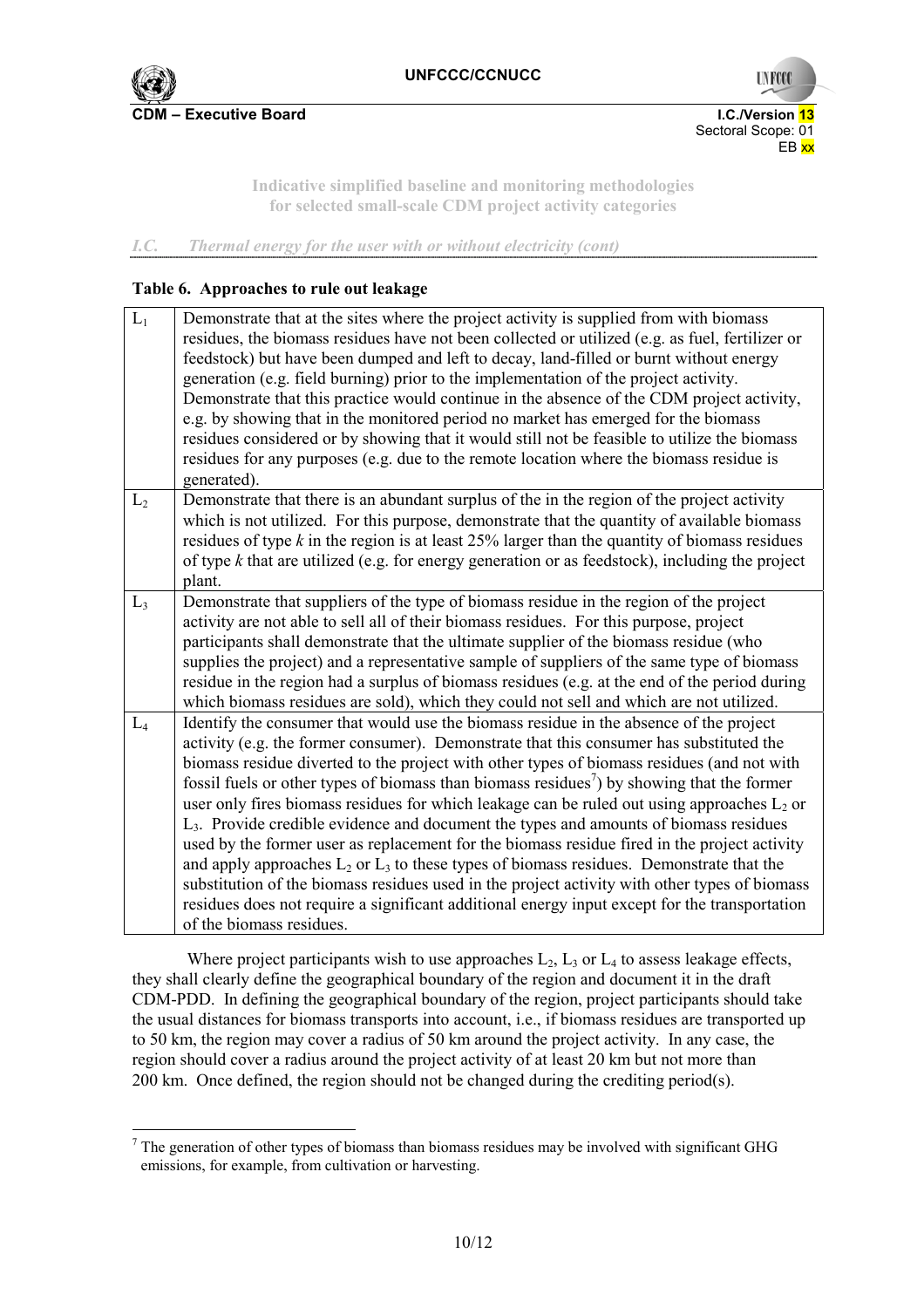

> **Indicative simplified baseline and monitoring methodologies for selected small-scale CDM project activity categories**

## *I.C. Thermal energy for the user with or without electricity (cont)*

Project participants shall apply a leakage penalty to the quantity of biomass residues, for which project participants cannot demonstrate with one of the approaches above that the use of the biomass residue does not result in leakage. The leakage penalty aims at adjusting emission reductions for leakage effects in a conservative manner, assuming that this quantity of biomass residues is substituted by the most carbon intensive fuel in the country.

If for a certain biomass residue type *k* used in the project leakage effects cannot be ruled out with one of the approaches above, leakage effects for the year  $\nu$  shall be calculated as follows:

$$
LE_y = EF_{CO2, LE} \cdot \sum_n BF_{LE, n, y} \cdot NCV_n \tag{1}
$$

Where:

- LE<sub>y</sub> = Leakage emissions during the year  $y$  (tCO<sub>2</sub>/yr)  $EF_{\text{CO2LE}}$  =  $CO_2$  emission factor of the most carbon intensive fuel used in the country
	- $(tCO<sub>2</sub>/GI)$
- $BF_{\text{LEny}}$  = Quantity of biomass residue type *n* used for heat generation as a result of the project activity during the year *y* and for which leakage can not be ruled out using one of the approaches  $L_1$ ,  $L_2$ ,  $L_3$  or  $L_4$  (tons of dry matter or liter)

$$
NCV_n
$$
 = Net calorific value of the biomass residue type *n* (GJ/ton of dry matter or GJ/liter)

n  $=$  Biomass residue type *n* for which leakage can not be ruled out using one of the approaches  $L_1$ ,  $L_2$ ,  $L_3$  or  $L_4$ 

In case of approaches  $L_1$ ,  $BF_{LE,n,y}$  corresponds to the quantity of biomass residue type *n* that is obtained from the relevant source or sources.

In case of approaches  $L_2$  or  $L_3$ ,  $BF_{LE,n,y}$  corresponds to the quantity of biomass residue type *k* used in the project plant as a result of the project activity during the year  $\gamma$  (*BF<sub>LE,n,y</sub>* = *BF<sub>PLk,y</sub>*, where *n=k*).

In case of approach L<sub>4</sub>,  $(BF_{LF,n,y} \cdot NCV_n)$  corresponds to the lower value of

(a) The quantity of fuel types *m*, expressed in energy quantities, that are used by the former user of the biomass residue type *k* and for which leakage can not be ruled out because the fuels used are either (i) fuels types other than biomass residues (e.g. fossil fuels or biomass types other than biomass residues) or (ii) are biomass residues but leakage can not be ruled out for those types of biomass residues with approaches  $L_2$  or  $L_3$ ; as follows:

$$
BF_{LE,n,y} \cdot NCV_n = \sum_{m} FC_{former \text{ user},m,y} \cdot NCV_m \tag{2}
$$